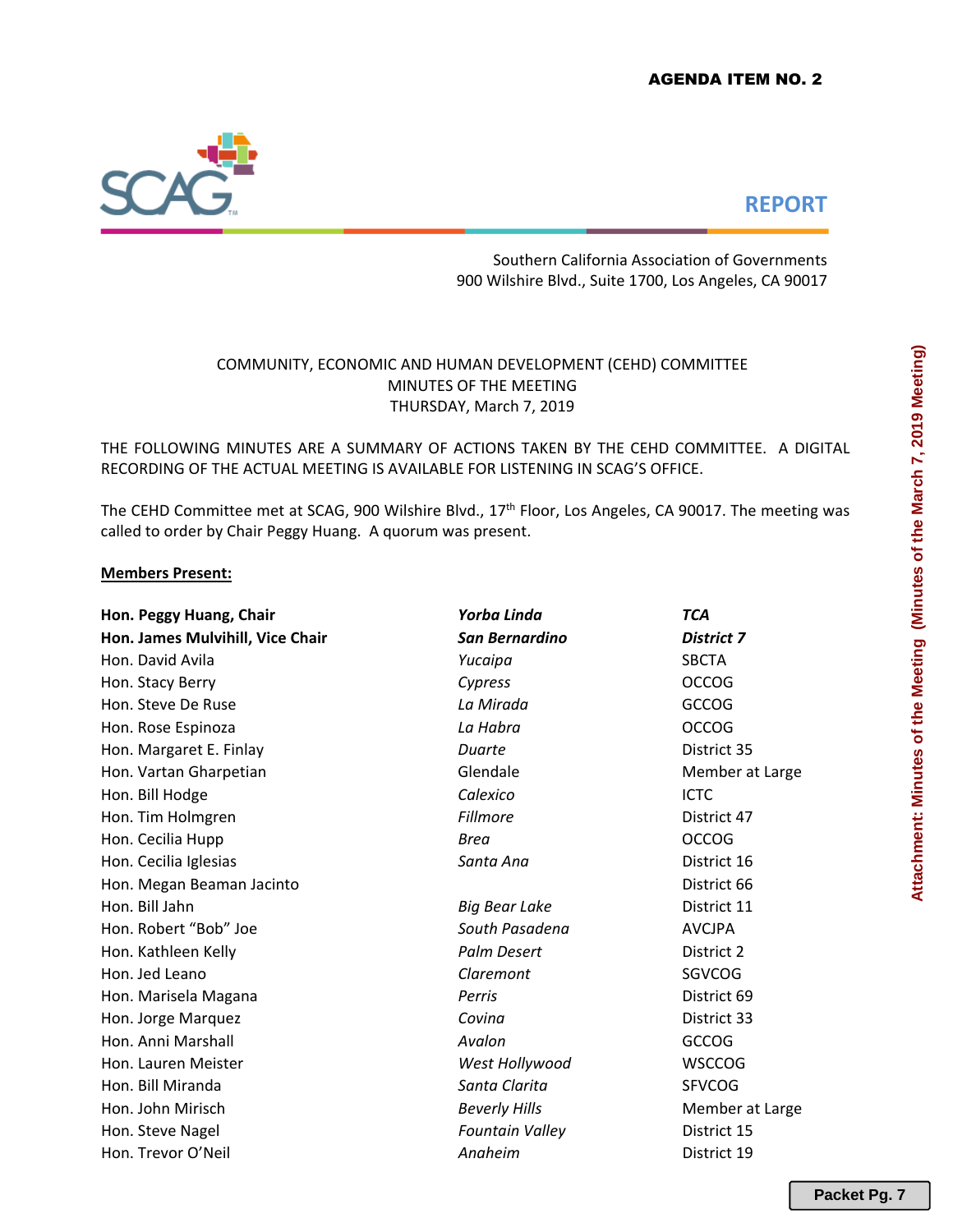| Hon. Michael Posey            | <b>Huntington Beach</b>      | <b>OCCOG</b>      |
|-------------------------------|------------------------------|-------------------|
| Hon. Jim Predmore             | Holtville                    | <b>ICTC</b>       |
| Hon. Rita Ramirez             | Victorville                  | District 65       |
| Hon. Rex Richardson           | Long Beach                   | District 29       |
| Hon. Paul Rodriguez           | Chino                        | Member-at-Large   |
| Hon. Sonny R. Santa Ines      | <b>Bellflower</b>            | District 24       |
| Hon. Lyn Semeta               | <b>Huntington Beach</b>      | District 64       |
| Hon. David Shapiro            | Calabasas                    | <b>LVMCOG</b>     |
| Hon. Mark Waronek             | Lomita                       | <b>SBCCOG</b>     |
|                               |                              |                   |
| <b>Members Not Present</b>    |                              |                   |
| Hon. Al Austin, II            | Long Beach                   | <b>GCCOG</b>      |
| Hon. Wendy Bucknum            | <b>Mission Viejo</b>         | <b>OCCOG</b>      |
| Hon. Juan Carrillo            | Palmdale                     | North L.A. County |
| Hon. Julie Hackbarth-McIntyre | <b>Barstow</b>               | SANBAG            |
| Hon. Edward Paget             | <b>Needles</b>               | SANBAG            |
| Hon. Jan Pye                  | <b>Desert Hot Springs</b>    | <b>CVAG</b>       |
| Hon. Becky Shevlin            | Monrovia                     | SGVCOG            |
| Hon. Joseph Tessari           | Westminster                  | <b>WRCOG</b>      |
| Hon. Tri Ta                   | Westminster                  | District 20       |
| Hon. Donald P. Wagner         | <i><u><b>Irvine</b></u></i>  | District 14       |
| Hon. Frank Zerunyan           | <b>Rolling Hills Estates</b> | <b>SBCCOG</b>     |
|                               |                              |                   |

## **CALL TO ORDER AND PLEDGE OF ALLEGIANCE**

Chair Peggy Huang, called the meeting to order at 10:41 a.m. and asked Councilmember Nagel (Fountain Valley) to lead the Pledge of Allegiance.

#### **PUBLIC COMMENT PERIOD**

There were no public comments.

#### **REVIEW AND PRIORITIZE AGENDA ITEM/S**

To continue the discussion from today's Joint Policy Committee meeting, Chair Huang requested to move item No. 5, Emerging Issues, to the beginning of the agenda before Action Items were heard.

#### **INFORMATION ITEMS**

#### 1. Emerging Regional Issues: Where Will We Grow?

Sarah Jepson, SCAG Staff, introduced and provided context for continued discussions on emerging regional issues along with the development of SCAG's Connect SoCal. She introduced Jay Eastman, Principal Planner from the City of Riverside, who provided more insight and historical background on how local governments can seize opportunities to grow sustainably and with community support. Mr. Eastman focused his report on the politics, density challenges and how development projects are incentivized and neighborhoods are zoned in the City of Riverside.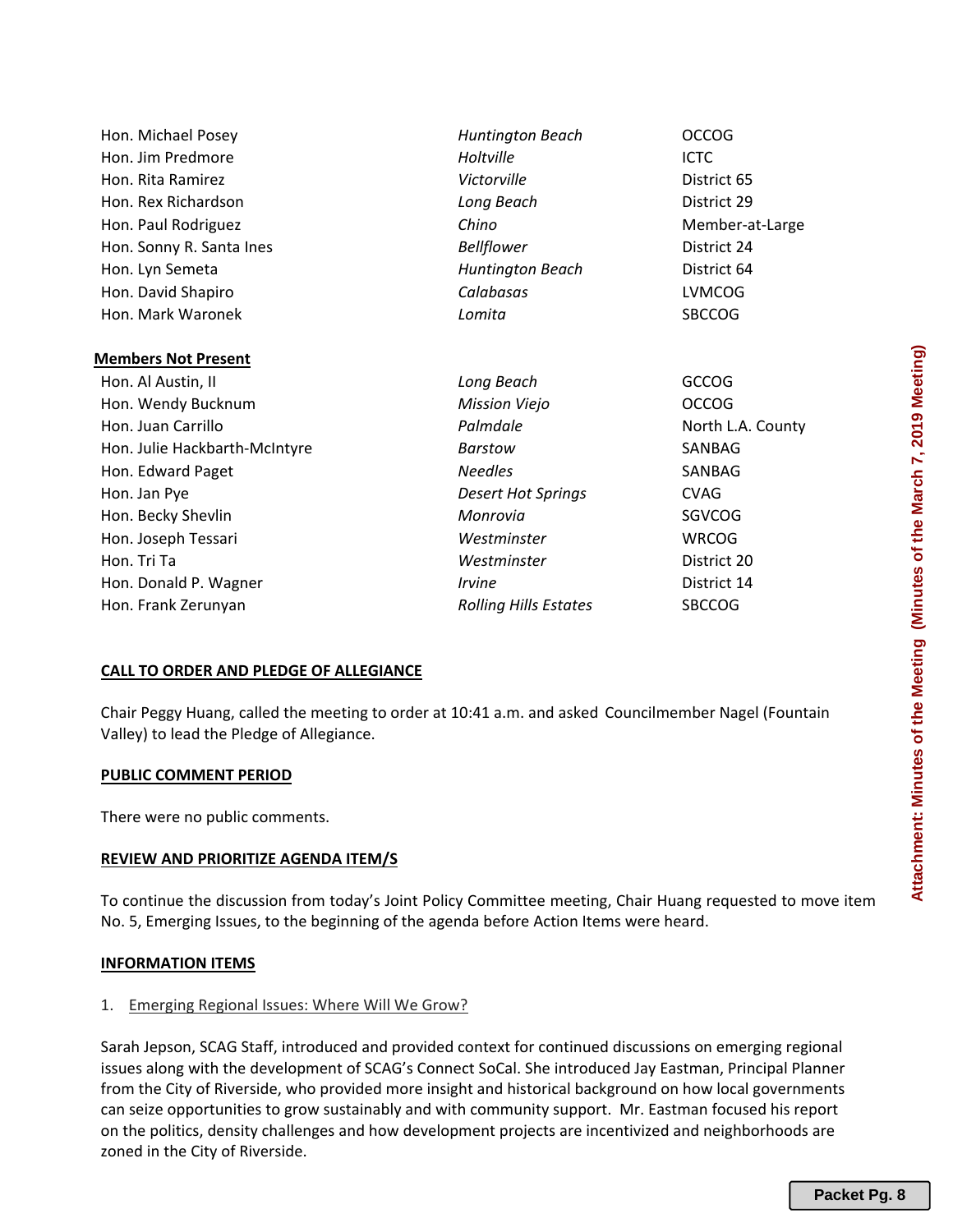Mr. Eastman responded on the comments and questions expressed by the Councilmembers including questions regarding how and if the City of Riverside meets and maintain their RHNA numbers, inclusionary housing, zoning practices, available parking spaces and structures, state mandates, and where future housing developments should be.

The Committee thanked Mr. Eastman for his presentation.

## **ACTION/DISCUSSION ITEM**

## 2. SCAG Sustainable Communities Program

Marco Anderson, SCAG Staff provided a brief overview of the 2018 Sustainable Communities Program (SCP) and Award Recommendations. He commented that the goal of the SCP is to support and implement the policies and initiatives of the 2016 Regional Transportation Plan and Sustainable Communities Strategy (RTP/SCS). He asked the Committee to Recommend that the Regional Council approve the 2018 Sustainable Communities Program (SCP) Award Recommendations and authorize staff to initiate the projects.

A MOTION was made (Jahn) to recommend that the Regional Council approve the 2018 Sustainable Communities Program (SCP) Award Recommendations and authorize staff to initiate the projects. Motion was SECONDED (Nagel) and passed by the following votes:

FOR: Avila, Beaman Jacinto, Berry, Espinoza, Finlay, Hodge, Holmgren, Huang, Hupp, Iglesias Jahn, Joe, Kelly, Leano Magana, Marquez, Marshall, Meister, Miranda, Mirisch, Mulvihill, Nagel, O'Neil, Posey, Predmore, Ramirez, Richardson, Rodriguez, Santa Ines, Shapiro, (30).

AGAINST: De Ruse, Gharpetian, (2). ABSTAIN: Semeta (1).

#### 3. RHNA Subregional Delegation Guidelines

Joann Africa, Chief Counsel, provided background information on the RHNA Subregional Delegation Guidelines process, and provided a brief explanation of the Delegated subregion's scope of responsibilities. She asked the Committee to recommend approval by the Regional Council of the RHNA Subregional Delegation Guidelines.

Additionally, the complete report, included in the agenda fully explains the guidelines and benefits, including financial assistance for accepting the RHNA Subregional Delegation.

A MOTION was made (Posey) to recommend approval by the Regional Council of the RHNA Subregional Delegation Guidelines. Motion was SECONDED (Marquez) and passed by the following votes:

FOR: Avila, Beaman Jacinto, Berry, De Ruse, Espinoza, Finlay, Gharpetian, Hodge, Holmgren, Huang, Hupp, Iglesias Jahn, Joe, Kelly, Magana, Marquez, Marshall, Meister, Miranda, Mirisch, Mulvihill, Nagel, O'Neil, Posey, Predmore, Ramirez, Richardson, Rodriguez, Santa Ines, Semeta, Shapiro, (32).

AGAINST: (0). ABSTAIN: Leano (1).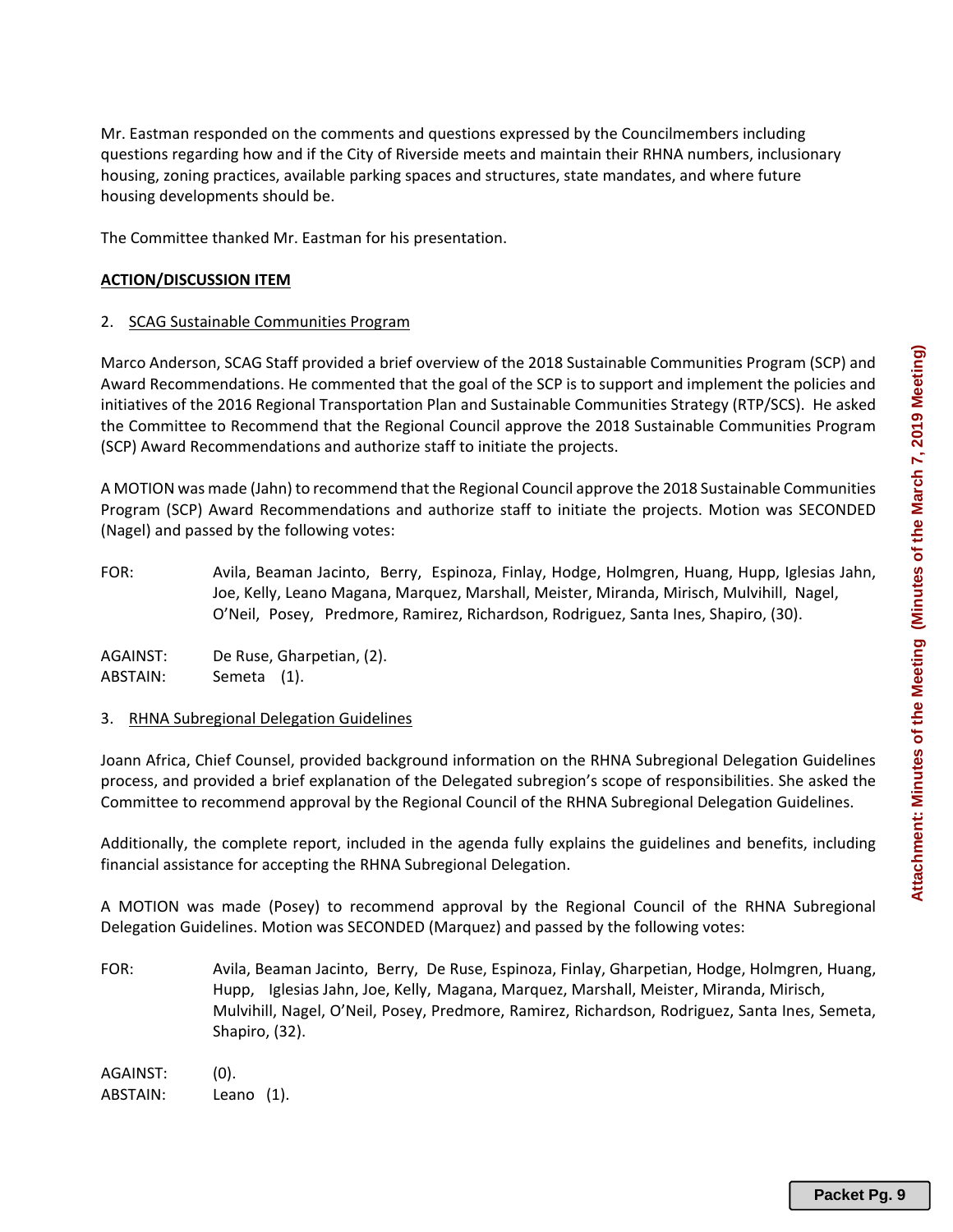## **CONSENT CALENDAR**

#### **Approval Item**

#### 4. Minutes of the CEHD Committee Meeting – February 7, 2019

#### **Receive & File**

#### 5. Sustainable Communities Strategy Framework Update

A MOTION was made (Finlay) to approve the Consent Calendar. Motion was SECONDED (Posey) and passed by the following votes:

FOR: Avila, Beaman Jacinto, Berry, De Ruse, Espinoza, Finlay, Gharpetian, Hodge, Holmgren, Huang, Hupp, Iglesias Jahn, Joe, Kelly, Magana, Marshall, Meister, Miranda, Mirisch, Mulvihill, Nagel, O'Neil, Posey, Predmore, Ramirez, Richardson, Rodriguez, Santa Ines, Shapiro, (30).

AGAINST: (0).

ABSTAIN: Leano, Marquez, Semeta (3).

(Noting, Posey abstained with respect to Item No. 3 only).

#### **INFORMATION ITEMS**

6. Update on SCAG's Growth Forecast of Population, Households And Employment for Connect SoCal

John Cho, SCAG Staff, provided an update on the assessment of the local input growth forecast for Connect SoCal. The presentation included regional totals of local input employment, population, household figures and key findings from input data. He noted that more county level projection detail will be presented at the next Technical Working Group (TWG) meeting which will focus on SCAG's region for future growth and its projections.

## 7. Report on SCAG's Bottom‐Up Local Input and Envisioning Process For Connect SoCal and RHNA

Kimberly Clark, SCAG Staff, discussed how the envisioning process relates to both Connect SoCal and the Regional Housing Needs Assessment (RHNA). She explained how SCAG engaged with local jurisdictions, subregions and other stakeholders to collaboratively solicit input on existing conditions and future growth. Ms. Clark concluded her presentation with providing the Committee with next steps. She thanked those who participated in the Subregional engagements and contributed to the envisioning and planning process. She noted that next month's Committee meeting will include topics on financial development tools to aid in tax increments.

The Committee thanked Ms. Clark and SCAG staff for their efforts.

#### **CHAIR'S REPORT**

Chair Huang provided highlights of the RHNA Subcommittee which was held on Monday, March 4. She reported that a few of the topics discussed included the subregional delegation guidelines and also the RHNA regional determination and the methodology planning factor survey. She noted that she would like the RHNA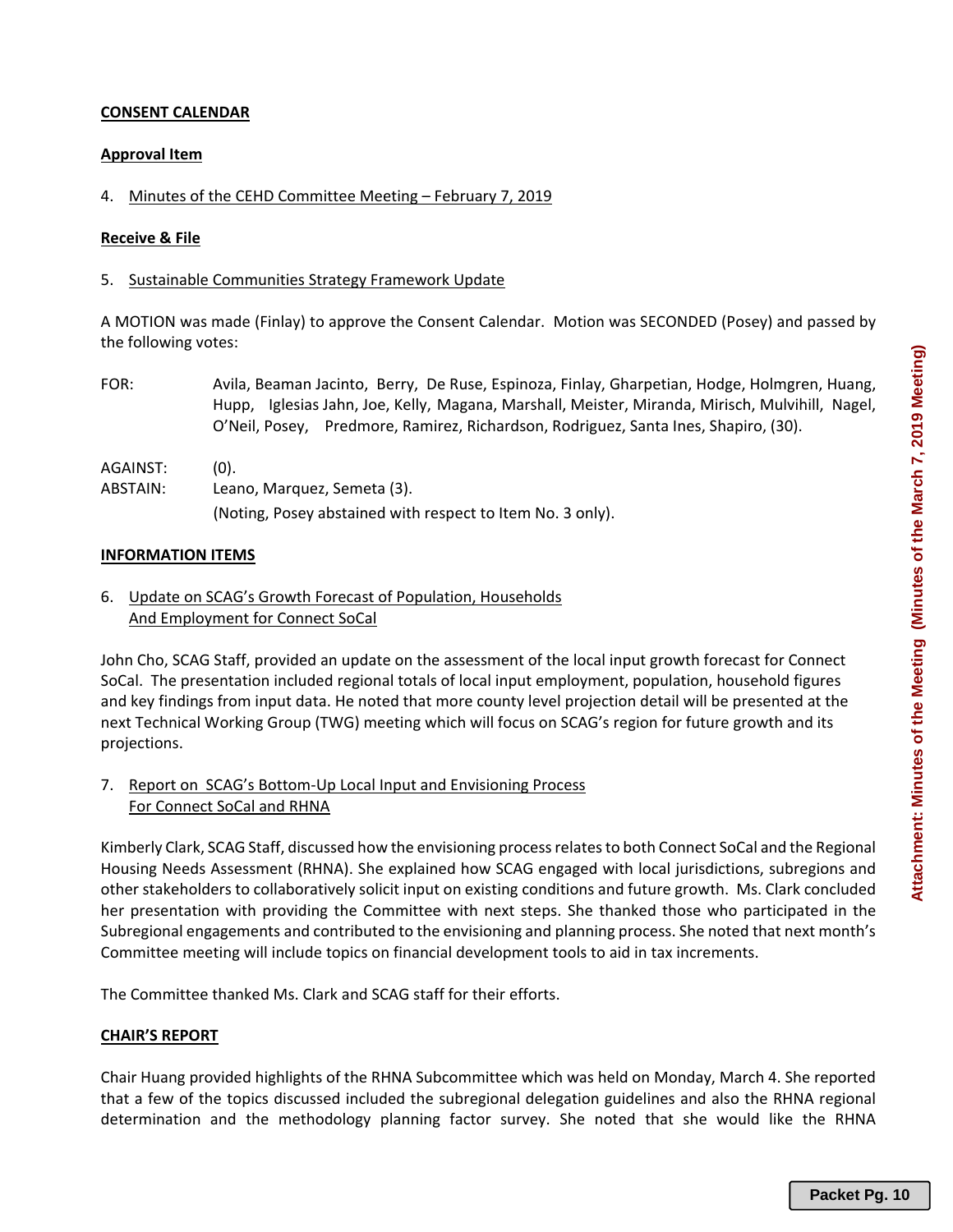Subcommittee to further explore topics that encourage economic growth in areas where there is abundant affordable housing.

Chair Huang noted that the next RHNA Subcommittee meeting will be held on Monday, April  $1<sup>st</sup>$  and encouraged everyone to participate in the process. She asked the Committee to send any comments, questions or suggestions in advance to: housing@scag.ca.gov.

Chair Huang asked Joann Africa, Chief Counsel, to provide an update and give information on the upcoming Chair and Vice Chair elections. Ms. Africa noted that the CEHD Committee members will be electing its Chair and Vice Chair for the 2019‐2020 year at that upcoming CEHD meeting on April 4, 2019, and that formal details and nomination guidelines will be sent to them shortly by Tess Rey‐Chaput, SCAG's Clerk of the Board.

## **FUTURE AGENDA ITEM**

## **ANNOUNCEMENTS**

Chair Huang welcomed the newest CEHD Committee members.

Chair Huang announced details of the upcoming SCAG Regional Conference and General Assembly which is set to take place at the J.W. Marriott Desert Springs Resort and Spa on May 1‐3, 2019. She encouraged all to register and to invite their fellow city councilmembers to attend.

## **ADJOURNMENT**

There being no further business, Chair Huang adjourned the CEHD Committee meeting at 11:51 a.m.

Respectfully submitted by:

Carmen Summers Community, Economic and Human Development Committee Clerk

[MINUTES ARE UNOFFICIAL UNTIL APPROVED BY THE CEHD COMMITTEE]

//